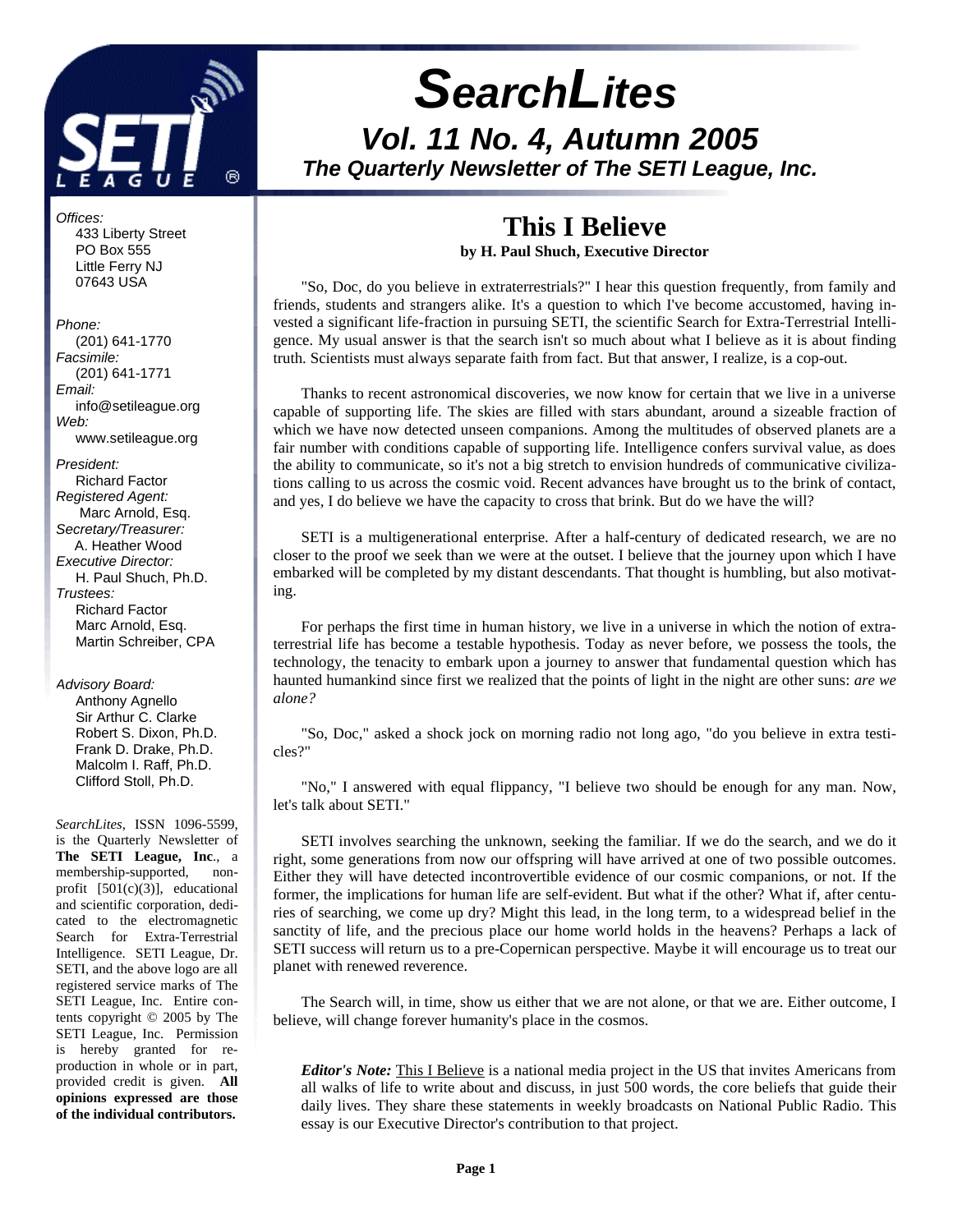# *Guest Editorial:* **The Great Silence – A Universe of Wimps?**

**by Richard Factor, President, The SETI League, Inc.**

David Brin is a smart guy. And if his guest editorial in the last *SearchLites* is any indication, he is worried about "active SETI." While an enthusiastic supporter of passive SETI, he has initiated (or at least tried to initiate) a dialog with the increasing number of commercial ventures that will, for a price or for entertainment, "beam your message into space." I'm reluctant to put words into the mouth of one of the outstanding writers of our time, but I think it's fair to summarize his thinking thus:

- We don't know who or what is out there.
- Shouldn't we think first, transmit later, if in fact we should transmit at all?

After all, the "Great Silence" (total absence thus far of detected ETI) may have Causes beyond accident, coincidence, or lack of sufficient searching. And we may not want to attract those Causes to our corner of the galaxy.

The counter argument (if one can argue against serious consideration before irrevocably committing potentially disastrous folly) is along the lines of "freedom of speech" and "it can't be stopped anyway, so why try." As with most arguments, there is merit on both sides. (Brin has called for a dialog, not a prohibition.)

Since the oft-cited "I Love Lucy" transmissions at the beginning of television, Earth has had an electromagnetic footprint, one that is expanding through the galaxy, and losing intensity as it does so. At some distance, perhaps less than the ~60 light-year sphere, it has already reached, it will no longer be practically detectable. At some greater distance it will no longer be even theoretically detectable, at least not without receiving systems measured in light years, or "magic" technology. Since these and subsequent transmissions can't be recalled, the real question with regard to "active SETI" is whether it's wise to do anything that will make us significantly more detectable than we already are. Are we with Brin? Do we feel making the Earth stand out - even "gaudy" as he puts it referring to the hypothetical ET beacons that we have failed thus far to find - is unwise, perhaps terminally so? Or is he being a nervous Nelly?

See above. David Brin is a smart guy. That's not the beginning of a "But…" clause. He may be right. He certainly makes some good arguments.. His issue is a valid one propounded by a person who is not unreasonably concerned for our continued existence.

There is a third side to this discussion, however. It may be that, instead of the Great Silence being caused by inimical intelligence of whatever form, it may be caused by Brin's argument! As we as a civilization get smarter, more secure in our own existence, and happier with our toys and culture, will we progressively share his concern? Already we develop more lawyers and diplomats than explorers and pioneers. (This sounds like sarcasm, but it's happening and spreading as the world develops.)

If you believe the "principle of mediocrity" - the largely accepted theory that neither Earth nor Earthlings inhabit a special or privileged place in the universe - you have to think that any technological race will go through a similar process as it discovers how dangerous the physical universe already is, even without the presence of menacing space aliens. If Brin's argument gains adherents, the tendency toward caution will overwhelm the cowboy culture we have now where even individuals can send messages into space. As our technology makes it easier to beam messages, our culture transmogrifies from cowboy to wimp; by the time an individual or tiny group commands the power and hardware to send a serious active SETI message, laws, custom, and police powers prevent it.

In the Drake Equation, L is the factor that expresses the lifetime of a communicating civilization. This is one of the greater Drake imponderables, since we have only ourselves as an example, and we don't even know the answer for us. Not only have we been "able" to communicate for only the past few decades, we have not even had the notion of communicating for longer than that. One potential limitation to the value of "L" has been "civilizations destroy themselves." While this remains a possibility, it doesn't seem inevitable. However, announcing ourselves via electromagnetic radiation is strictly optional. Our communication technology is such that highpower, readily detectable transmissions are voluntary. Even if you say "don't we need high power radar to protect earth from asteroid collisions" and similar projects, I would respond that, given the necessity to transmit high power, the signals could easily simulate noise and hence be undetectable at any meaningful distance. Despite the possibility that our civilization will remain extant, we could easily decide that we don't want it to be detected, or at least not detected as one that is "intelligent." (Our atmospheric composition, detectable from interstellar distances, gives sufficient clues that we have a "biosphere.")

If Brin's suggestion has merit, making ourselves easily detectable should be avoided. Given the principle of mediocrity, and that we and our presumed aliens live in the same universe, with the same physical laws, would they not have their Brin's (let's call them "Nirbs - I like the sound), with the same concerns? Would not caution overwhelm any society as it learns just how dangerous the universe is even without biological or mechanical intelligence bent on deliberate destruction? We used to have comets. Now we have supernovae, gamma ray bursters, and who knows what else that could destroy us (literally) without a thought.

Regardless of how advanced a civilization might be that's capable of communicating, it can never be sure that predatory ETs aren't around the corner. If Drake's "L" is defined as the time between a civilization is capable of communicating and the time it becomes scared to do so, L might be zero, or even negative! The deadlock could only be broken if one ET race could prove there was no danger, which is presumably a logical impossibility.

The principle of mediocrity demands hordes of intelligent aliens. Where are they? Hiding! Why are they hiding? Because their Nirbs know something we don't? Or perhaps because their Nirbs don't know something we don't.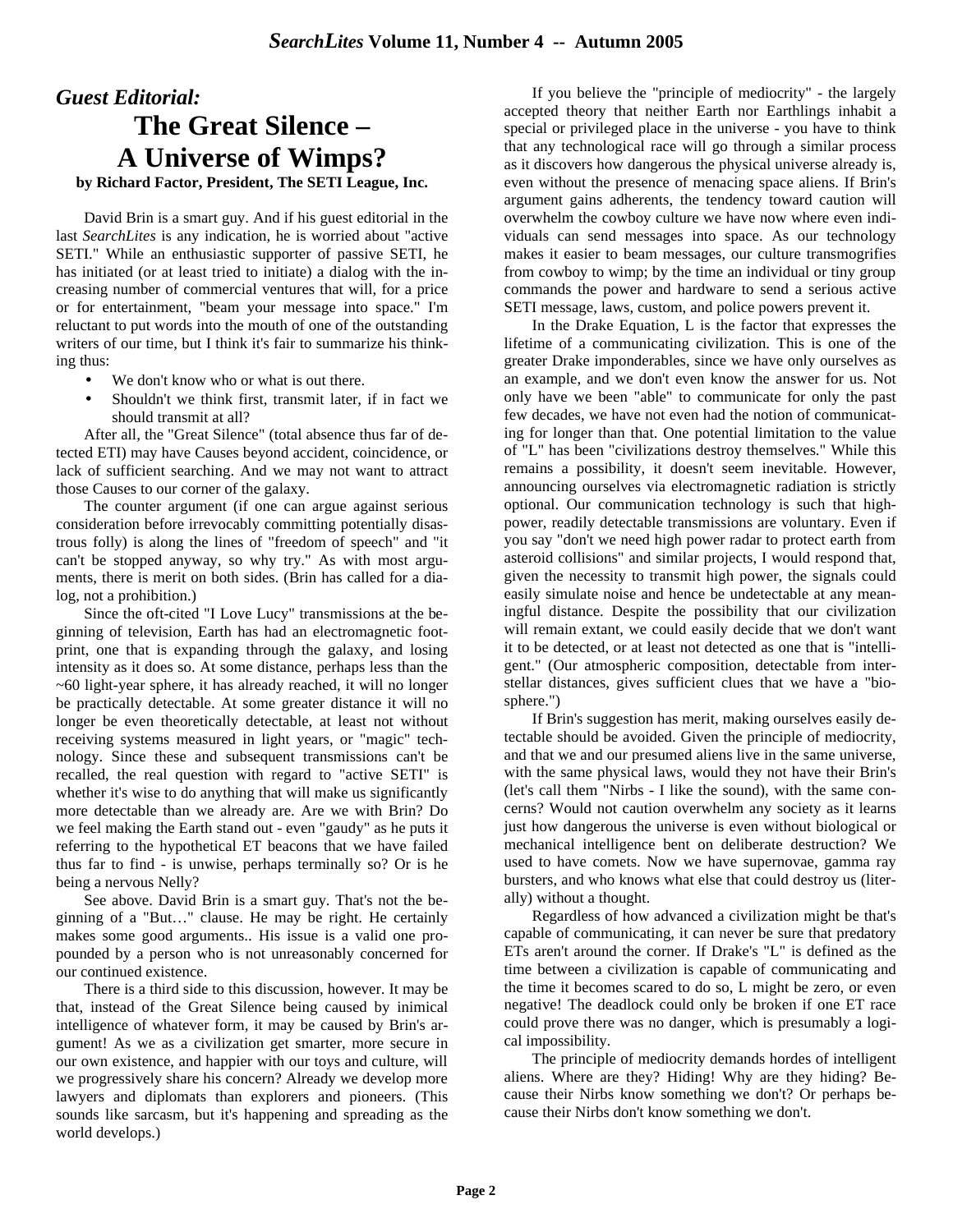I am a strong proponent of passive SETI and had been agnostic on active SETI until Brin's discussion thread. I'm not unduly concerned that currently proposed active SETI projects will increase our footprint in a meaningful way. I've been beaming signals into space for years with my ham radio and my moonbounce beacon, and I don't embody sufficient constructive paranoia to believe that they will be the ones latched onto by Ixtl from ancient Glor. Even so, as we technologically decrease our footprint by converting to digital TV and cable and getting rid of those power wasting narrowband carriers in our communications systems, is it possible that we are saving our civilization? With little effort we can make ourselves electromagnetically inconspicuous, even from nearby. Should we embrace active SETI by creating our own beacons? Or should we eschew serious programs involving long duration with high power and narrow beamwidth? Should we join what may be a Universe of Wimps by hiding out on our own planet? Has everyone already made the same decision? Will universal fear doom SETI to a continuation of the Great Silence?

*Disclaimer: The opinions expressed in editorials are those of the individual authors, and do not necessarily reflect the position of The SETI League, Inc., its Trustees, officers, Advisory* Board, members, donors, or commercial sponsors.  $\cdot$ 

### *Book Review:*

**Stargazer: The Life and Times of the Telescope By Fred Watson**

**Copyright © 2004 First Da Capo Press edition, 2005 ISBN 0-306-81432-3 Hardcover, \$24.95 US**  *reviewed by H. Paul Shuch*

The telescope is undoubtedly one of the world's most farreaching inventions. For the past four centuries the telescope has stood at the forefront of human discovery. From its humble beginnings in seventeenth-century Holland, when a simple spectacle-maker first presented his invention to his country's military leaders, to today's colossal structures housed in spaceage cathedrals, the telescope has unlocked nature's secrets. And in the past decade, the Hubble Space Telescope has brought us to the very edges of the universe, and the very beginning of time.

How did the telescope - a potent mix of art, science, and engineering - reach its present level of sophistication? The history of the telescope is a rich story of human ingenuity and perseverance involving some of the most colorful figures of the scientific world - Galileo, Johann Kepler, Isaac Newton, William Herschel, George Ellery Hale, and Edwin Hubble.

Stargazer brings to life the story of these brilliant, and sometime quirky, scientists as they turned their eyes and ideas beyond what anyone thought possible. Professor Fred Watson, one of Australia's top astronomers, writes clearly and skillfully, without technical jargon but with a dash of humor, explaining the science and technology behind the telescope, and the enormous impact that it has had for four hundred years on how we have come to understand our universe.

As extensively as this book covers the optical telescope and its applications in astronomy and elsewhere, I was a bit disappointed at its cursory treatment of radio telescopes as important scientific instruments, and of radio astronomy as a valid scientific pursuit. In its scant two pages devoted to our particular discipline, the author briefly mentions Jansky's pioneering work and Reber's first modern radio telescope, but little else. There is passing reference to Parkes, Jodrell Bank, and Arecibo, but the treatment of these extraordinary facilities is cursory at best. There is no mention whatever of SETI. It seems a shame to concentrate so completely on less than one meager octave of the electromagnetic spectrum. Despite these shortcomings, I found the book a useful overview of optical astronomy's most important instrument.  $\bullet$ 

# **Event Horizon**

SearchLites' readers are apprised of the following conferences and meetings at which SETI-related information will be presented. League members are invited to check our World Wide Web site (www.setileague.org) under *Event Horizon*, or email to us at info@setileague.org, to obtain further details. Members are also encouraged to send in information about upcoming events of which we may be unaware.

**September 23 - 25, 2005**: *Mid Atlantic VHF Conference and Hamarama*, Wrightstown PA.

**October 8 - 9, 2005**: *AMSAT Space Symposium* Lafayette LA. **October 17 - 21, 2005**: *56th International Astronautical Congress*, Fukuoka, Japan.

**October 27 - 30, 2005**: *Microwave Update*, Cerritos CA.

**December 9 – 11, 2005:** *Philcon 2005*, Philadelphia PA.

**April 22, 2006, 0000 UTC - 2359 UTC**: Eighth annual SETI League Ham Radio QSO Party, 14.204, 21.306, and 28.408 MHz.

**April 30, 2005:** Twelfth *SETI League Annual Meeting*, SETI League Headquarters, Little Ferry NJ.

**June 18-21, 2006:** *SETICon06 Technical Symposium*, in conjunction with *Society of Amateur Radio Astronomers* Conference, NRAO Green Bank WV.

**July 2006 (dates TBA)**: *Central States VHF Conference*, Minneapolis MN.

**August 23 - 27, 2006**: *L.A.Con IV* World Science Fiction Convention, Los Angeles, CA.

**September 8 - 10, 2006**: EuroSETI06, in conjunction with the Fourth International Congress for Radio Astronomy, Heppenheim Germany.

**October 2-6, 2006:** *57th International Astronautical Congress*, Valencia Spain.

**April 21, 2007, 0000 UTC - 2359 UTC**: Eighth annual SETI League Ham Radio QSO Party, 14.204, 21.306, and 28.408 MHz.

**June 2007 (dates TBA)**: *Society of Amateur Radio Astronomers* Conference, NRAO Green Bank WV.

**July 26 - 29, 2007**: *Central States VHF Conference*, San Antonio TX.

**August 30 - September 3, 2007**: *65th World Science Fiction Convention*, Yokohama Japan.

**Autumn, 2007 (dates TBA)**: *58th International Astronautical Congress*, Bangalore India. v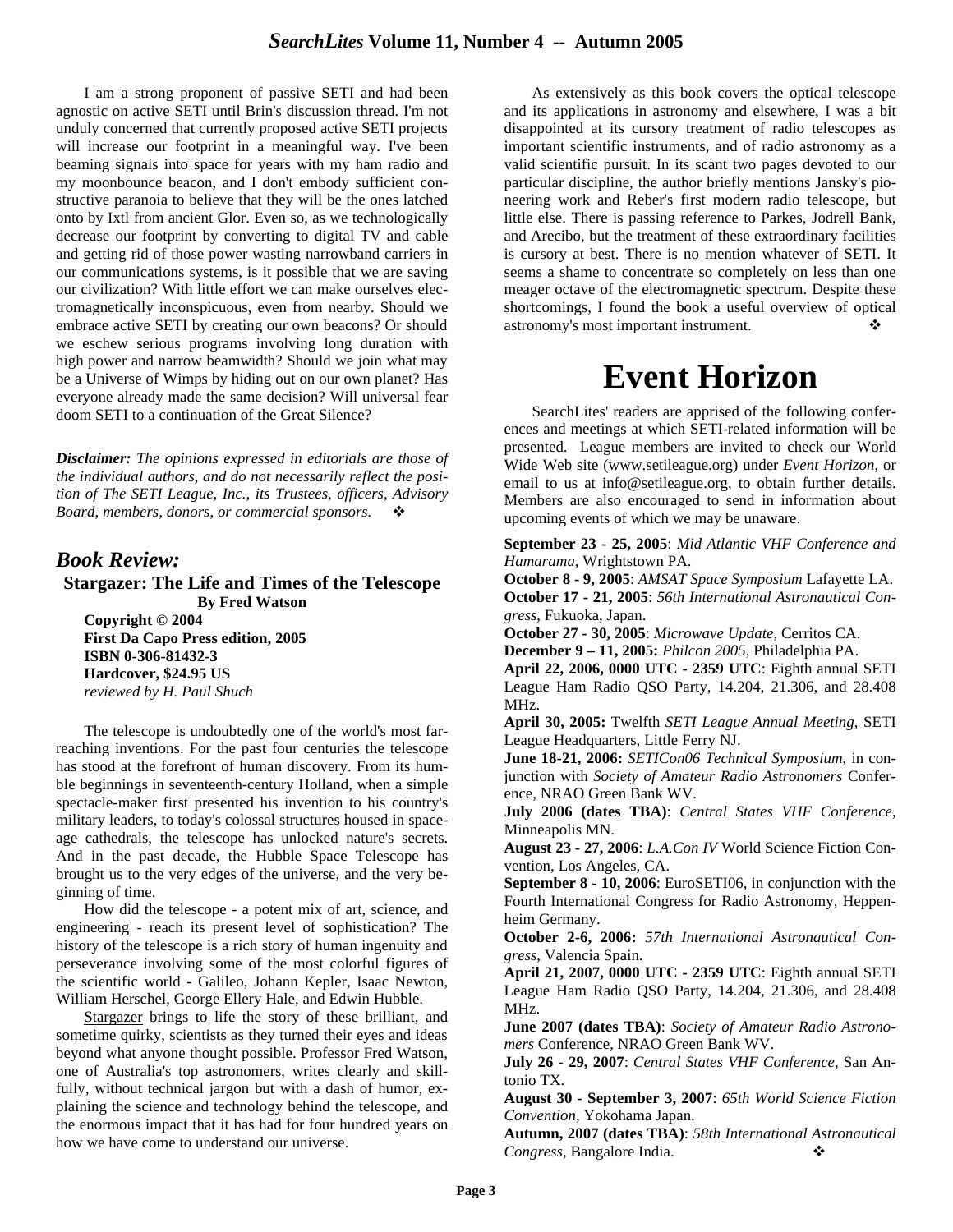### **Hungarians as Martians: the Truth Behind the Legend by Philip Morrison**

*Editor's Note: Our dear friend, colleague, and mentor, the late Dr. Philip Morrison, sent me the following letter over seven years ago. He did not want it published during his lifetime. It is now my bittersweet privilege to enter Phil's recollections into the historical record.*

13 January, 1998

Dear Paul,

I hope you are on good terms with Dr. SETI. I have a rather delicate matter to send to him via you. I do not want this to be a matter of discussion now, but to stay in the archives and minds of the League until sometime when it is again relevant.

The story he cites (winter 1998 issue of *SearchLites*) of Fermi and Szilard is simply a folk tale, a delightful one perhaps, that grew in postwar Los Alamos, if McPhee is to be trusted. I know this because I am indeed the originator of the theory of Martian origin of the Hungarians. Of course the talents and energies of famous examples were taken as evidence; there, folk lore and history concur. But my reasoning was far different and I believe more cogent. Why would Martians come to the Danube? Is it nicer there than on advanced Mars? Nor would they be fearful of the *barbaroi.*

No, the answer is clearer. The Martians simply were planning, at least on a contingent basis, the eventual need to occupy Earth. Such an expedition is extraordinarily difficult beyond all history. It is naive - this was a wartime story with the tone of that era - to suppose that the first Martians on Earth would be the combatants of the forces of conquest. Even just across the channel to Normandy an invasion was not like that. The Allies knew a great deal about Europe before the landing, and had strong covert support already in place. The earliest Martians to come to Earth were indeed sent as the first intelligence assets. They would plan for a safe base, a large number on staff, and a long lead time to learn all about this planet. A few months or years would not do; you need a millennium or two, and a nation with a strange language provides the safest long-term cover. Their unconcealed intelligence, beauty (recall the Gabors!), and energy are clearly beyond earthly level. (The gypsies are a false note; that people are surely emigrant refugees from Rajasthan in northwest India, whose own language is close to Rajastani. They reached Romania before they came to Hungary, and indeed were found over all Europe west to Spain and Britain.)

Why strong Hungarian interest in nuclear weapons? Easy; they were finally organizing to divide earthkind in a way that would weaken us profoundly. Szilard began to propose the A-bomb a few years before fission was known. The discovery of fission showed that it was necessary to set the bait. The very threat of a long nuclear war would make us simpletons much easier targets. Their superiority in such simple issues as weapons was not at risk. Get going on high strategy; the time has arrived! They did, and it almost worked, nor is the last word said.

I made up and told my tale widely at Los Alamos in 1945 or maybe 46, first probably to Stan Ulam, long before the McPhee contacts, and indeed before Szilard ever came to Los Alamos, if he ever got there. (I am not certain whether or not he came postwar either; possibly he did.)

My high point in this long-elaborated spoof was telling the great Hungarian aerodynamicist Theodor von Karman, who enjoyed it greatly. "I do not deny", he said, at Cornell some years postwar. This is documented, if not dated, by my aerodynamical friend and associate of Karman, William R Sears, writing in *Physics Today* in 1986, and in his 1994 autobiography called *A Twentieth Century Life*, publisher Parabolic Press, PO Box 3032, Stanford Ca 94309. You would like Sears' book a lot.

I am pleased enough with this funny story not to lose it to local rumors recorded by a writer who wasn't there at the time. It is a delight to see just how fiction has slowly turned into slightly implausible folklore. There is of course nothing important about the credit; that is why I do not want you to print my version in rejoinder. Please, no controversies! But I thought you'd enjoy having the truth discreetly on hand, just in case.

with best wishes and a happy New Orbit to all of you,



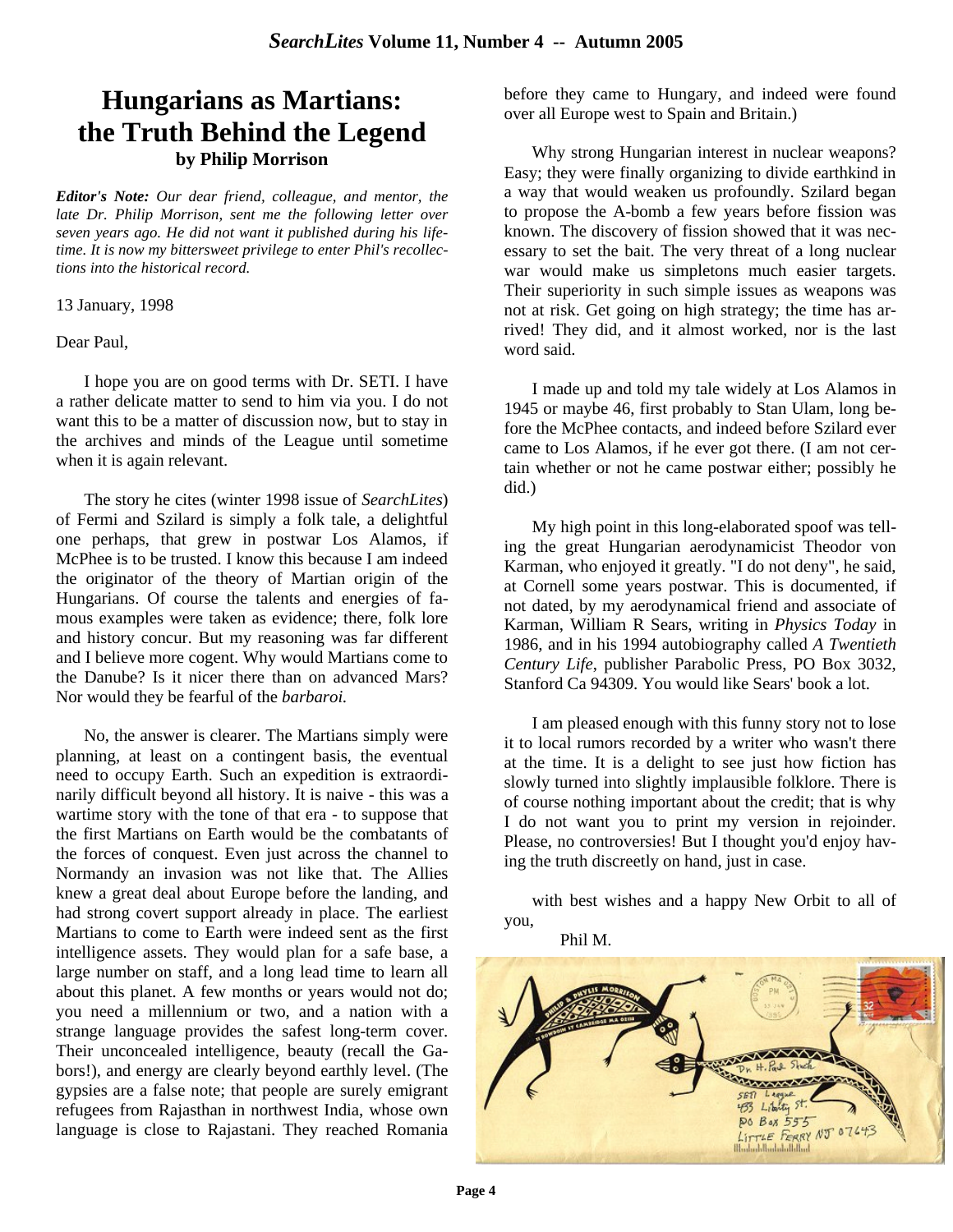### **When Did We Become Obsolete? by H. Paul Shuch, Ph.D.**

Think back, if you are old enough (and if you're a member of The SETI League, demographics suggest you most likely are), to the exciting days of October, 1957. The world's first artificial satellite, Sputnik 1, had just been placed in orbit. It was launched by the USSR (they had been known by this acronym for two generations, although in America they were still collectively referred to as 'The Russians.') If you, like me, were living in the US, you were being told that The USSR was an enemy nation. The Russians, you were told, were an enemy people. Your enemy was in space - you could hear them on 15 MC (this was in the days before MHz)! America was suddenly a paranoid nation (so what's new?)

Think back, if you are old enough (and if you're a radio amateur, statistics suggest you most likely are), to the frantic days immediately post-Sputnik. The United States was trying desperately to play catch-up. Your high school guidance counselor was telling you, "You're good at science. You're good at math. Go and become an engineer; we can never have enough engineers to catch up to the Russians." (At the same time, you learn years later, your friend Sasha Zaitsev was being told by his high school guidance counselor, "You're good at science. You're good at math. Go and become an engineer; we can never have enough engineers to stay ahead of the Americans.")

Think back, if you are not yet senile (and if you're able to read this, there is still hope) to when you first got your ham radio license. The world that Sputnik had made smaller was suddenly shrinking even more. You could talk (OK, so it was probably via Morse code) to other hams, halfway around the world - maybe even to the dreaded Russians. Maybe they weren't your enemy after all.

Think back, if you are old enough (and if you've read this far, I know you are), to the excitement of December, 1961. With a little help from your USAF friends, a handful of ham radio operators had just launched OSCAR I, the world's first non-government satellite. You could hear it on 145 MC (this was still in the days before MHz)! Suddenly schools (the same ones that were training Americans to catch up with the Russians, and the same ones that were training Russians to stay ahead of the Americans) were activating ham radio clubs, building antennas, and pointing them ... up!

Now think back to last week. Surely you're old enough to have noticed your kid (or maybe your grandkid) Instant Messaging to his buddies in Russia. Maybe she doesn't remember what USSR stood for, but she knows all the countries in the world by their email suffixes. Never mind that those same international suffixes used to be ham callsign prefixes. What matters is that your offspring are talking to the world - by IM and email and VOIP and cellphones - and yes, even by satellite links. Links invisible to them. Do you think they have any need for ham radio? Probably no more than we have need for spark. The world has passed us by.

Or has it? Are there a few things we can still teach our kids, our grandkids, before they put us out to pasture?

I like to think there are.

Think forward to a world linked by a telecommunications infrastructure that rivals Science Fiction's boldest predictions. Every man, woman, and child carries a communicator (possibly implanted) that links him or her to everyone else on Earth. Instantly, and cheaply, via satellite. In whatever language the participants choose. You thought Paramount Studios held all the patents on the Universal Translator/Communicator? So did I. But it wasn't long before this technology permeated our society. And transformed it.

Now think about a civilization in decline. For generations, our descendants had taken for granted a technological base that unified their world. Nobody needed ham radio; it was obsolete, overtaken by progress. Nobody needed The SETI League; it was a vestige of a bygone era, a footnote in the history books. All anybody needed was to think the right words, and the neural interface self-activated, putting any individual in instant contact with any other, at the speed of thought. The omnipresent satellites were invisible not only to their eyes, but to their mind's eyes as well.

Until they began to fail. Our machines, like ourselves, are mortal. Suddenly, there was nobody on Earth who remembered Keplerian elements. There was nobody alive who remembered Maxwell's Equations. Right ascension and declination might as well have been mystical incantations to a long-dead god. The global net fell silent, and not a soul had a clue about how to fix it.

Fortunately, a group or anthropologists and historians remembered something from their school days. A primitive creature, cryogenically preserved, who had roamed the Earth in those prehistoric days when satellites were new, and Russians and Americans thought themselves enemies. A being who used ancient, stoneaged tools like dishes and LNAs and frequency synthesizers and digital signal processing, to squeeze out crude, low-information-content signals from the stars.

So they thawed him out, and put him to work, and he saved the world.

He was an amateur radio astronomer. He was a SETI League member. He was you.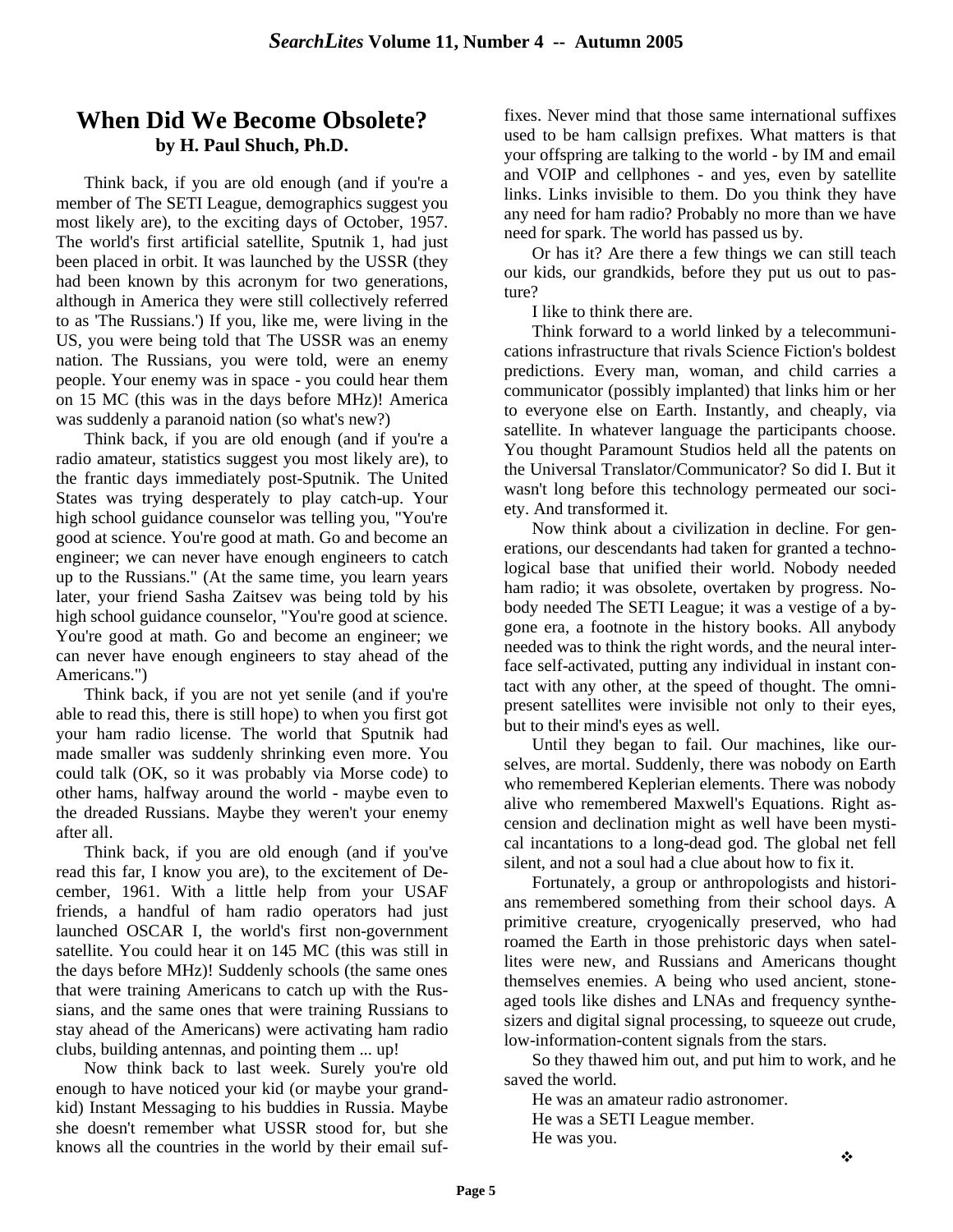### *Remembrance:* **A Spherically Curious Mind by Kosta Tsipis**

"If one is no Plato how can he write about Socrates?" was my first thought when asked to write about Phil Morrison, the intellectually protean, omniscient polymath MIT Institute Professor who died at home a few months before completing his ninth decade of life. He remained to the end a moral reference point to generations of peace advocates, opponents of nuclear weapons, and younger physicists alike. Only he, who carried himself the plutonium pit for the test bomb from Los Alamos to Alamogordo, assembled the Nagasaki bomb on Tinian island, flew over the devastated city three days later, and then was the first scientist to grasp first-hand the uniformly leveling effect of a nuclear explosion on human habitat, had the undisputable moral stature to fight for "no third bomb," a cause he pursued with passion the rest of his life.

Shortly after the end of the war, the last day of August 1945, Morrison became one of the founding members of the Association of Los Alamos Scientists (ALAS) that advocated international control of atomic energy. (Incidentally, with the accent on the first A ALAS means salt in Greek, but when accented on the second A the word becomes the commonplace plaintive exclamation, a word play that did not escape Morrison!)

A short time later, in December of that year, Morrison wrote the draft of the aims of the newly established Federation of American Scientists (FAS) : "...to safeguard the spirit of free inquiry ... without which science cannot flourish" and then served as its first President until 1949. During these years Morrison was an active "insider" testifying repeatedly before the US Senate on legislation to insure civilian control of atomic energy.

In 1946 he joined the Physics Department at Cornell University where he received tenure in 1948. There he remained until 1964 when he came to MIT. Early in the 1950's Morrison experienced a period of turbulence at Cornell caused by his passionate advocacy for Peace, a decidedly un-American activity according to the anticommunist storm troopers of the McCarthy era, who had yielded the cause of Peace to the Soviet Union and branded peace advocates as traitors. By 1954 Morrison had curtailed his public political activities and became "a political outsider, more academic and more dissident" in his own words. His advocacy for arms control and his opposition to the US military hypertrophy nurtured by the Cold War, found expression in books that he published with colleagues: *The Price of Defense*, *The Nuclear Almanac*, and most recently *Reason Enough to Hope*. He remained a convincing critic of resolving international conflict by combat.

Much more widely known and enjoyed were Morrison's efforts to make science more accessible and appreciated by a broader interested public: His six-part PBS series *The ring of Truth*, the long-legged *Powers of Ten* that covered 25 orders of magnitude of size from the proton to the galaxies, and the less known *Nothing is too Wonderful Not to Be True*. The all managed to resolve the tension between truth and clarity, a

permanent dilemma for those that attempt to explain natural phenomena to lay audiences.

Morrison's mastery of the language has been legendary: An internationally famous Pakistani nuclear physicist and arms controller who studied at MIT confessed recently that "taking Professor Morrison's course in classical mechanics in 1970 inspired me to switch from Electrical Engineering to Physics." That same year a student (now a Physics professor at Cornell) burst into my office and exclaimed: "Professor Tsipis, you must go listen to Professor Morrison teach classical mechanics, it is like poetry." Anyone who can make classical mechanics inspirational to Sophomores belongs with Homer and Dante in his power of phraseology. Listen to Morrison describe the first nuclear explosion in Alamogordo: "... after the explosive lenses were initiated the chain reaction proceeded to its fateful maturity."

The most widely appreciated literary contribution of Morrison were his book reviews for Scientific American, almost 1500 of them, several shared with his wife, children's educator, Phylis. In 1965 Jerry Piel the publisher of Scientific American asked Morrison to become book reviewer for the journal. Morrison wondered if he could receive some sample books before he would accept. Promptly about two-dozen books arrived at Morrison's cramped house in Cambridge. Early on a Sunday morning Morrison piled the books on a table placed on the sidewalk in front of his house and observed discretely the developing scene from an upstairs window. Within two hours passers-by had removed all the books. "Yes, I will do the book reviews" he informed Piel as the threat of a book cataclysm receded convincingly.

Many colleagues have wondered why Morrison abandoned nuclear physics in favour of astrophysics and highenergy gamma-ray phenomena. There are possibly several contributing factors among them the resonance between the physical beauty of the Universe as we humans experience it and Morrison's aesthetic proclivity, then his conviction that nuclear physics, and its readily foreshadowed sequel, high energy particle physics, would depend on Governments' largesse to fund accelerators and ever more colossal equipment, a largesse that would feature bureaucratic strings attached, political, ideological, intellectual even. Outer Space suited his political temperament and aesthetic taste.

What inspired him to propose SETI (Search for Extra Terrestrial Intelligence) was both a sense of humility that eschwed human uniqueness, his somatic conviction of the invariance of physical Law across the Universe, and an impish sense of adventure: to be the first to detect reason across the vastness of the Galaxy. But even without having achieved that feat Morrison remains an iconic presence for all who love science, crave peace, and admire the eloquent voice of reason and empathy of his spherically curious mind.

#### *Editor's Note:*

*Prof. Tsipis is the retired director of MIT's Program in Science and Technology for International Security. This remembrance first appeared in Bulletin of the Atomic Scientists; it is reproduced here by the kind permission of the author.*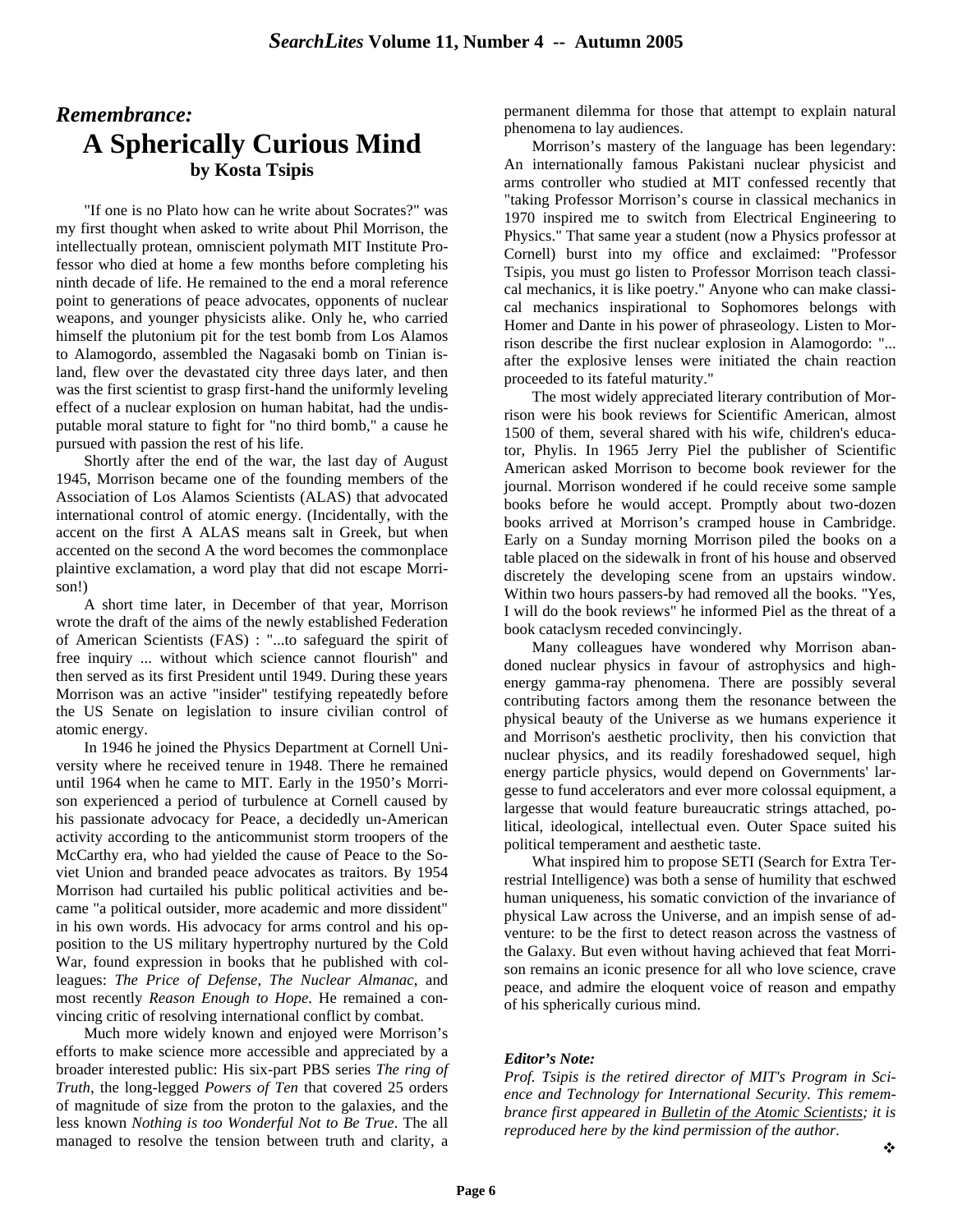# **Serendipity**

**by Charles Osborne President, Society of Amateur Radio Astronomers** <http://radio-astronomy.org>

**Serendipity.** *Definition:* "Faculty of making discoveries by accident. Serendipity has been recently used in connection with the Internet, since the large quantity of information available provides chances to find unexpected relevant information while surfing the web. In Science one speaks about serendipity when the discovery is made by reasons alien to the established research experiments. For example, the discovery of penicillin."

I recently took a new look at an old book. In 1983 NRAO published Ken Kellermann's edited version of a Green Bank workshop's notes: "Serendipitous Discoveries in Radio Astronomy". I'd purchased the book ten or fifteen years ago when I was just getting interested in radio astronomy. Our recent work with the Jansky 20 MHz antenna reminded Jim Sky that there was a good treatment of the antenna's design in that book. In leafing thru it again I started reading some of Grote Reber's contributions to the text and found them newly interesting.

Grote made several observations about Jansky's discovery of galactic noise, and of his own building of the first radio telescope. The gist of it was that much of what happened, and when, was pure luck, of the "right person being in the right place at the right time." Opportune timing of the solar cycle, making the ionosphere transparent, proved fairly crucial to a number of discoveries. Grote painstakingly took a look back across the solar cycles comparing what might have happened if experiments had not been run at just the time they were.

I found a comment by Grote particularly interesting as he spoke about his own independence: "I had adequate financial resources of my own. I was not part of, or in any way dependent on, an institution, foundation or school. There were no self-appointed pontiffs, looking over my shoulder giving bad advice. During later years, I've attempted, rather successfully, to maintain this freedom and independence, which I value so highly."

Of course Grote's comments relate to both his building of a rather large dish (at a time when nobody had ever seen such a thing) in his mother's back yard, and his lifelong attempts in Tasmania to prove that "the Big Bang is Bunk". The ability to pursue a research direction, when others thought it a waste of time, is often the theme of great discoveries.

Wilbur and Orville Wright come to mind as similarly positioned: independent enough financially and ideologically, to pursue a course of research that others dismissed as a waste of time. The newspapers of their day showed no patience with the Wright's inability to "perform on demand". A few press conference demonstration flights, with the wind and weather not cooperating, led to the papers virtually ignoring them for two years after the 1903 first flight.

Even today, if Burt Rutan's spacecraft had fizzled once or twice, the press would have ridiculed and ignored it. NASA gets the same treatment every time a predicted "discovery" goes awry. The difference being the "wasted" cost of the project is in the first sentence of every article.

In some ways we are even worse in this regard a century after the Wrights. Scientists and engineers must predict performance or discovery in order to get funding. And they are time-lined, and graded on their performance to artificial goals. Most research funding today is tied to a quick "return on investment". Something tells me this works directly opposite to serendipity.

The great discoveries will likely be made by those with the freedom to pursue a hunch, or change course in mid-experiment to pursue a tantalizing unexpected lead. I wish you all a small taste of the personal freedom to explore, and the luck to find, "the next big thing."



**Grote Reber (center) with SETI League members Tom Corwley and H. Paul Shuch, at the 1996 SARA Conference in Green Bank, WV.**